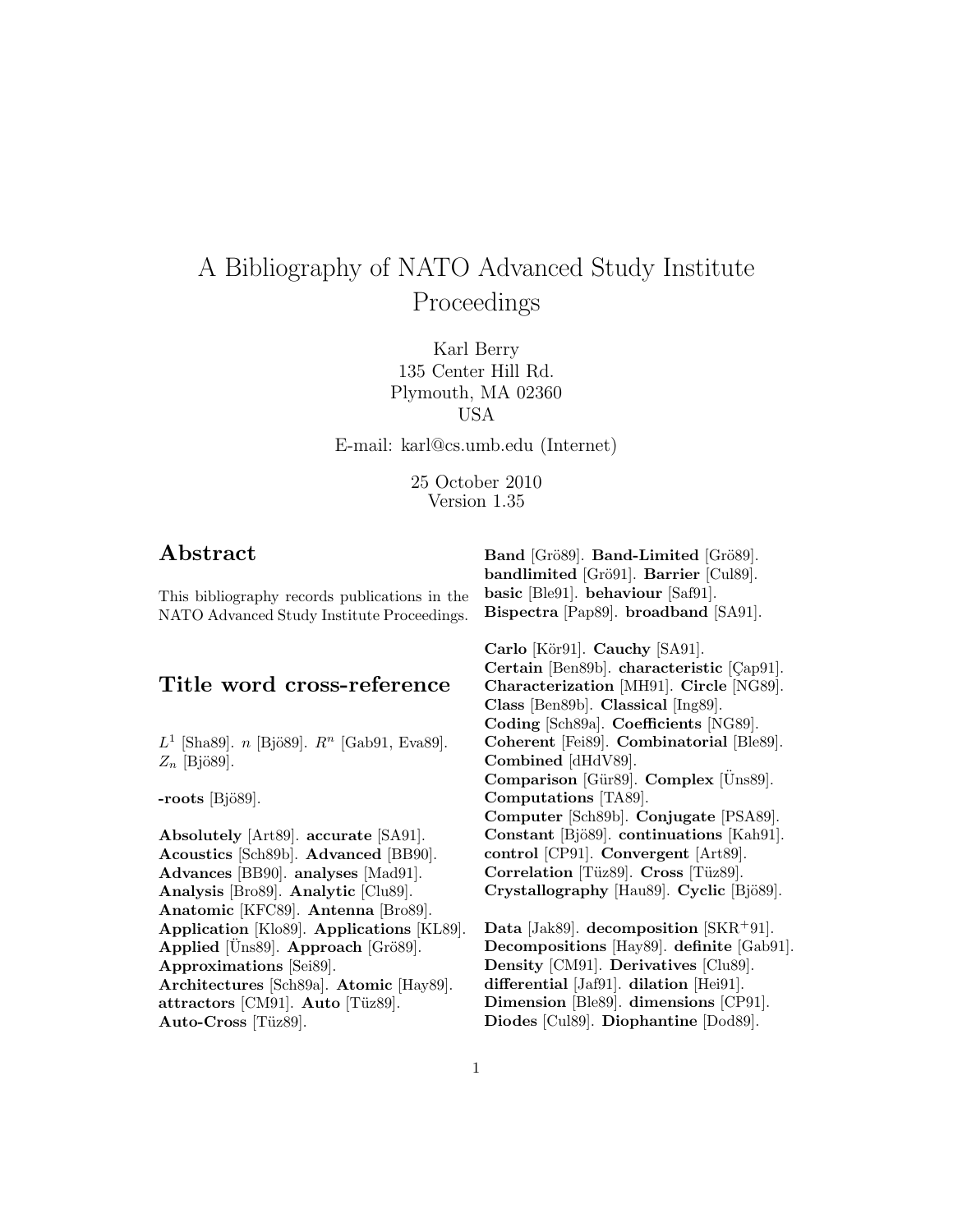**Direct** [Hau89]. **Distributions** [Art89]. **divisibility** [Car91]. **Domain** [Tij89]. **dynamical** [Bro91].

**Effects** [Cul89]. **Electromagnetic** [Tij89]. **Electromagnetics** [PSA89]. **Empirical** [ $Cap91$ ]. **Energy** [ $Üns89$ ]. **entropy** [BK91]. **environmental** [Chr91]. **equations** [CP91]. **equivalent** [Kou91]. **Estimate** [Sha89]. **Estimation** [Ben89a]. **Euclidean** [KL89]. **Even** [Tüz89]. **Expansions** [HW89]. **Extension** [Gab91]. **Extensions** [CLH89]. **Extracting** [HSH89].

**factorization** [Pap91]. **FFT** [PSA89].  $fields$  [CL91]. **Finite** [Uns89]. **Fixed** [KL91]. **Fourier** [Bjö89]. **fractals** [CM91]. **Frames** [Fei89]. **Function** [HSH89]. **Functional** [Gür89]. **Functions** [Art89]. **fuzzy** [CM91].

**Gabor** [HW89, SKR<sup>+</sup>91]. **Generalized** [HSH89]. **Generation** [SA91]. **geometries** [Kee91]. **geometry** [PR91]. **Gradient** [PSA89]. **Groupoids** [Sei89]. **Groups** [Kar89]. **Growth** [Jak89].

**Hamilton** [CP91]. **Hamilton-Jacobi** [CP91]. **harmonic** [Cul89]. **High** [Lah89]. **High-resolution** [Lah89]. **Holographic** [Sch89a]. **holography** [Sch91].

**Identification** [Pap89]. **Image** [Sch89a]. **images** [SKR<sup>+</sup>91]. **Inequalities** [Ben89a]. **inference** [Çap91]. **infinite** [CP91]. **information** [SA91]. **Innovations** [Pap91]. **Institute** [BB90]. **integration** [Ble91]. **Interdependencies** [Ble89]. **Interpolation** [Jak89]. **Invariance** [Roy89]. **Invariant** [Mad89]. **inverse** [CM91]. **Irregular** [Fei89]. **iterated** [PR91].

**Jacobi** [CP91].

**Laplace** [dHdV89]. **Layered** [dHdV89]. Limit [Ing89]. Limited [Grö89]. **Linear**  $[SKR+91]$ .

**mathematical** [New91]. **Maximum** [Ben89b]. **Measurements** [Ble89]. **measures** [BK91]. **Media** [dHdV89]. **Method** [HSH89]. **Methods** [Hau89]. **Metrizable** [Kar89]. **Minimal** [Hau89]. **mixed** [KL91]. **Modulus** [Ben89b]. **Monte** [Kör91]. **Multiband** [Dod89]. **Multifractal** [Pey91]. **Multiresolution** [Mad91]. **Multiscale** [Mad89].

**narrowband** [SA91]. **NATO** [BB90]. **networks** [Nan91]. **neural** [Nan91]. **Neurocomputer** [Sch89a]. **non** [KL89]. **non-Euclidean** [KL89]. **non-linear** [SKR<sup>+</sup>91]. **Normal** [Bro91]. **Nuclear** [Kal91]. **Number** [Sch89b]. **numbers** [Bro91]. **Numerical** [Tij89].

**Odd** [Tüz89]. **Operator** [Sha89]. **optimal** [CP91]. **order** [CP91]. **organising** [Nan91]. **other** [CM91].

**Paley** [Kah91]. **paper** [Nan91]. **part** [New91]. **partial** [Jaf91]. **Parts** [Tüz89]. **pattern** [Nan91]. **Pencil** [HSH89]. **Pencil-of-Function** [HSH89]. **periodograms** [Kör91]. **phase** [Saf91]. **Physics** [KL89]. **Plancherel** [Eva89]. **points** [KL91]. **Poles** [HSH89]. **Polynomials** [Ben89b]. **positive** [Gab91]. **positive-definite** [Gab91]. **Power** [Jak89]. **prediction** [Pap91]. **Principle** [Ben89a]. **probabilistic** [Nan91]. **probability** [New91]. **problem** [CM91]. **Problems** [PSA89]. **Proceedings** [BB90]. **Processing** [PSA89]. **Products** [Kar89]. **Propagation** [dHdV89]. **Properties** [NG89].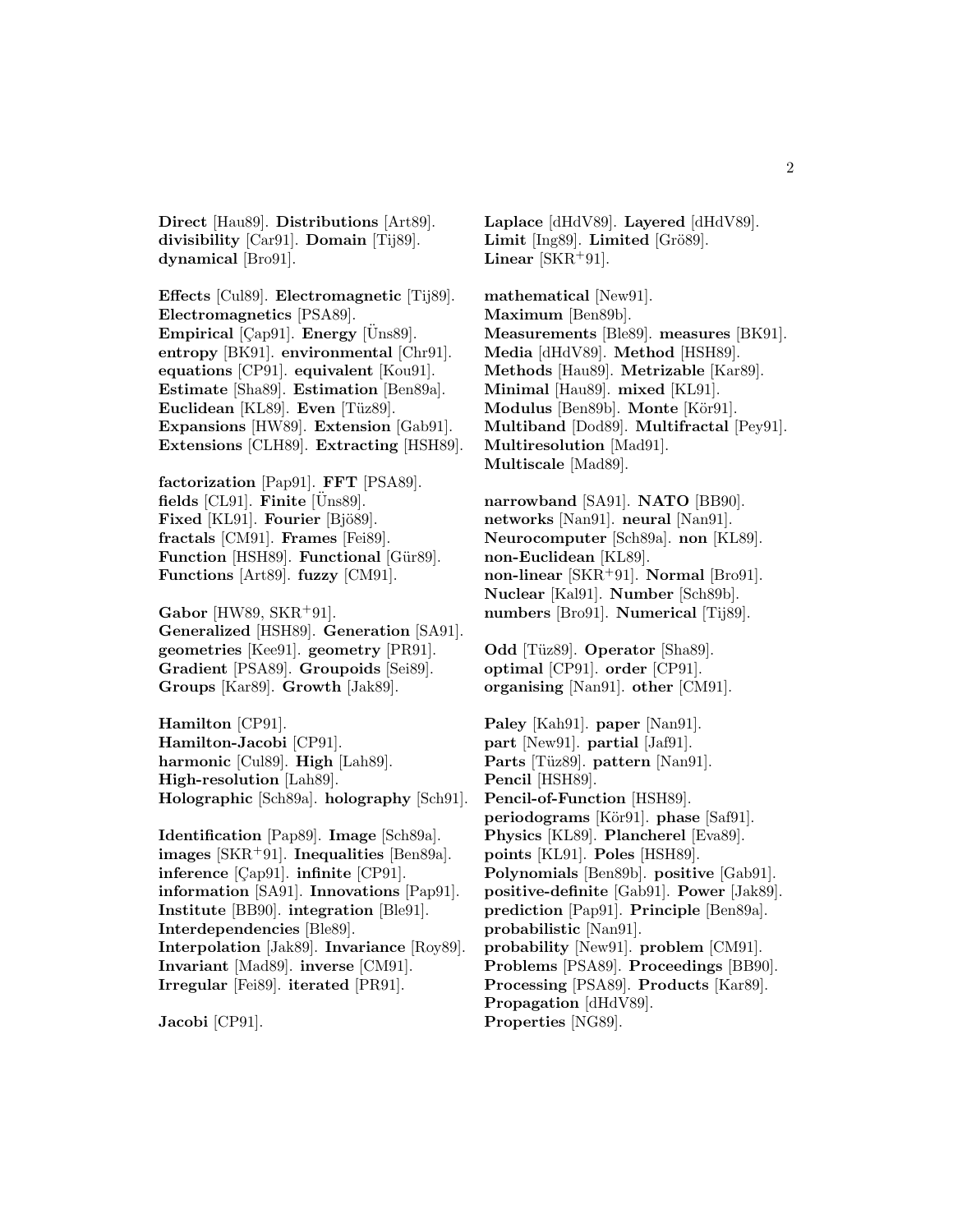**Quantum** [Sch91].

**radial** [Gab91]. **Radon** [Wal91]. **random** [CL91]. **rate** [Pap91]. **Rates** [Dod89]. **ray** [Hau89]. **recognition** [Nan91]. **Recurrence** [Lah89]. **Reflector** [Bro89]. **Relations** [Lah89]. **research** [Chr91]. **resolution** [Lah89]. **Responses** [HSH89]. **Restriction** [CLH89]. **Results** [Art89]. **Riesz** [Kar89]. **roots** [Bjö89].

**Sampling** [Dod89]. **scaling** [Mad91]. **Scattering** [Tij89]. **Schottky** [Cul89]. **Schottky-Barrier** [Cul89]. **Science** [Sch89b]. **Second** [Cul89]. **Second-harmonic** [Cul89]. **self** [Nan91]. **self-organising** [Nan91]. **Semi** [Ing89]. **Semi-Classical** [Ing89]. **sequence** [Cap91]. **Series** [Art89]. **sets** [CM91]. **Shape** [KFC89]. **Sharp** [Grö91]. **Signal** [PSA89]. **Signals** [Dod89]. **singular** [Car91]. **singularities** [MH91]. **Solution** [Tij89]. **solving** [Hei91]. **some** [Gür89]. **Space** [KL89]. **space-valued** [Kal91]. **Spaces** [Gür89]. **spatiotemporal** [Chr91]. **Spectral** [Lah89]. **Spectras** [Gür89]. **Spectrum** [Ben89a]. **Spline** [Jak89]. **Stationary** [Ben91]. **step** [CM91]. **stochastic** [BK91]. **Storage** [Uns89]. **Structures** [KFC89]. **Study** [BB90]. **Successive** [Clu89]. **surface** [Kee91]. **Synthesis** [Bro89]. **System** [Pap89]. **systems** [Bro91].

**Techniques** [Roy89]. **their** [Chr91]. **Theorem** [Eva89]. **Theorems** [CLH89]. **Theory** [dHdV89]. **Thermal** [Uns89]. **tiles** [Mad91]. **Time** [Tij89]. **Time-Domain** [Tij89]. **Transform** [CLH89]. **Transformation** [Klo89]. **Transformations** [dHdV89].

**Transforms** [Bjö89]. **Transient** [dHdV89].

**Translation** [Mad89]. **Trigonometric** [Ben89b]. **truth** [New91]. **tutorial** [Nan91].

**ultraflat** [Saf91]. **Uncertainty** [Ben89a]. **Unimodular** [Ben89b]. **Unit** [NG89]. **Using** [Lah89].

**valued** [Kal91]. **view** [Ble91].

**Wave** [dHdV89]. **waveforms** [Car91]. **Wavelet** [HW89]. **Wavelets** [Jaf91]. **Weighted** [CLH89]. **Whose** [Bjö89]. **Wiener** [Eva89]. **Wiener-Plancherel** [Eva89]. **work** [Kah91].

**X** [Hau89]. **X-ray** [Hau89].

**Zygmund** [Kah91].

# **References**

### **Artemiadis:FAA-89-311**

[Art89] N. K. Artémiadis. Results on the absolutely convergent series of functions and of distributions. In Byrnes and Byrnes [BB90], pages 311–316. ISBN 0-7923-0875-1.

# **Byrnes:FAA-89**

[BB90] J. S. Byrnes and Jennifer L. Byrnes, editors. Recent Advances in Fourier Analysis and its Applications: Proceedings of the NATO Advanced Study Institute, volume 315 of NATO ASI series C: Mathematical and physical sciences. Kluwer Academic Publishers Group, Norwell, MA, USA, and Dordrecht, The Netherlands, 1990. ISBN 0-7923-0875-1.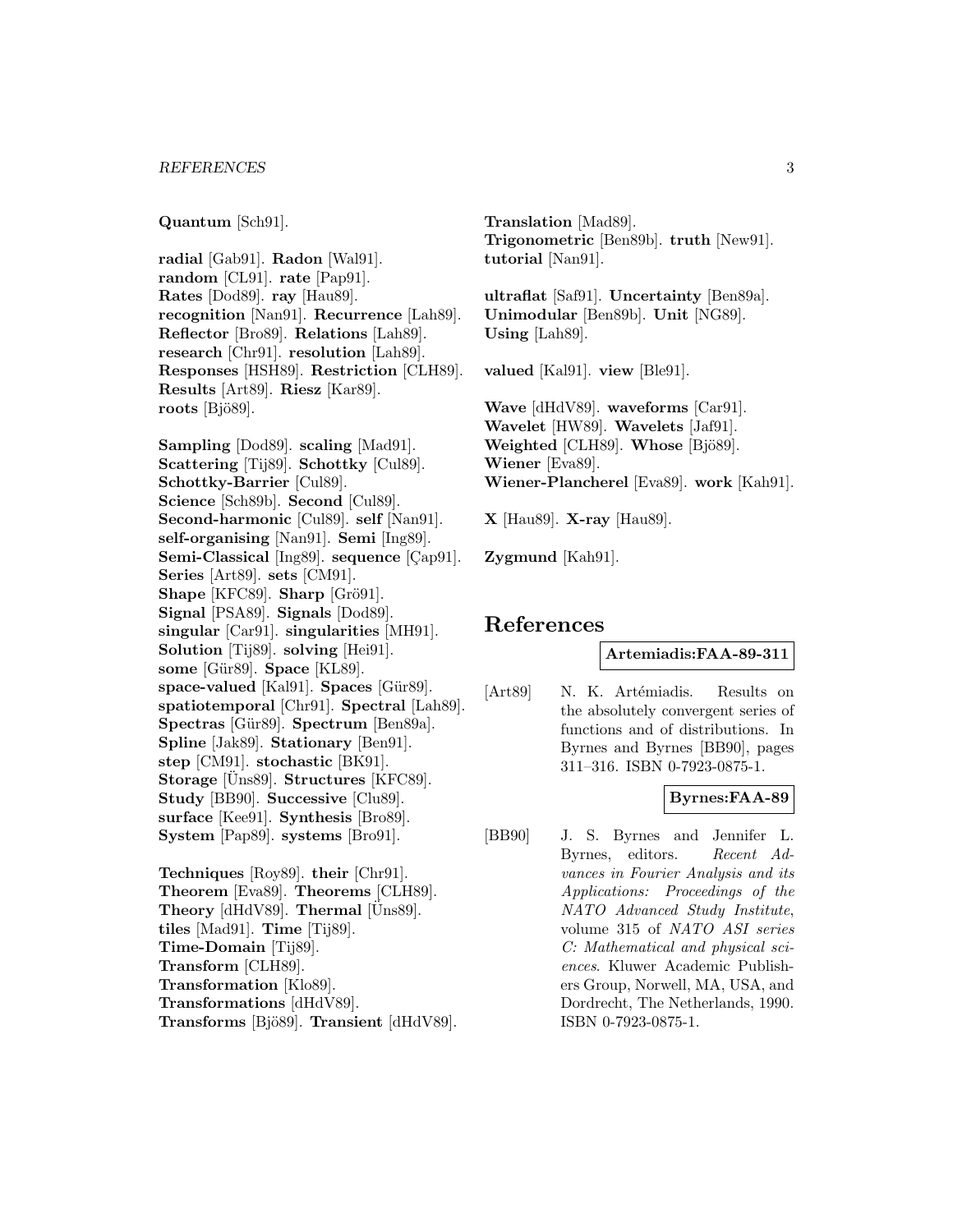### **Byrnes:PSM-91**

[BBBH92] J. S. Byrnes, Jennifer L. Byrnes, Karl Berry, and Kathryn A. Hargreaves, editors. Probabilistic and Stochastic Methods in Analysis, with Applications: Proceedings of the NATO Advanced Study Institute, volume 372 of NATO ASI series C: Mathematical and physical sciences. Kluwer Academic Publishers Group, Norwell, MA, USA, and Dordrecht, The Netherlands, 1992. ISBN 0-7923-1804-8.

# **Benedetto:FAA-89-143**

[Ben89a] John J. Benedetto. Uncertainty principle inequalities and spectrum estimation. In Byrnes and Byrnes [BB90], pages 143–182. ISBN 0- 7923-0875-1.

**Benke:FAA-89-83**

[Ben89b] George Benke. On the maximum modulus for a certain class of unimodular trigonometric polynomials. In Byrnes and Byrnes [BB90], pages 83–100. ISBN 0-7923-0875-1.

# **Benedetto:PSM-91-117**

[Ben91] John J. Benedetto. Stationary frames and spectral estimation. In Byrnes et al. [BBBH92], pages 117–163. ISBN 0-7923-1804-8.

#### **Bjorck:FAA-89-131**

[Bjö89] Göran Björck. Functions of modulus 1 on  $Z_n$  whose Fourier transforms have constant modulus, and "cyclic n-roots". In Byrnes and Byrnes [BB90], pages 131–140. ISBN 0-7923-0875-1.

### **Bisbas:PSM-91-663**

[BK91] A. Bisbas and C. Karanikas. On the entropy of certain stochastic measures. In Byrnes et al. [BBBH92], pages 663–668. ISBN 0-7923-1804-8.

### **Blei:FAA-89-631**

[Ble89] Ron C. Blei. Combinatorial dimension and measurements of interdependencies. In Byrnes and Byrnes [BB90], pages 631–642. ISBN 0- 7923-0875-1.

# **Blei:PSM-91-649**

[Ble91] Ron C. Blei. A basic view of stochastic integration. In Byrnes et al. [BBBH92], pages 649–662. ISBN 0-7923-1804-8.

### **Brown:FAA-89-367**

[Bro89] Roy C. Brown. Fourier analysis in reflector antenna synthesis. In Byrnes and Byrnes [BB90], pages 367–376. ISBN 0-7923-0875-1.

### **Brown:PSM-91-207**

[Bro91] Gavin Brown. Normal numbers and dynamical systems. In Byrnes et al. [BBBH92], pages 207–216. ISBN 0-7923-1804-8.

# **Capar:PSM-91-517**

[Cap91] Uluğ Çapar. Empirical characteristic functional analysis and inference in sequence spaces. In Byrnes et al. [BBBH92], pages 517–534. ISBN 0-7923-1804-8.

### **Carasso:PSM-91-273**

[Car91] Alfred S. Carasso. Infinite divisibility and the identification of singular waveforms. In Byrnes et al.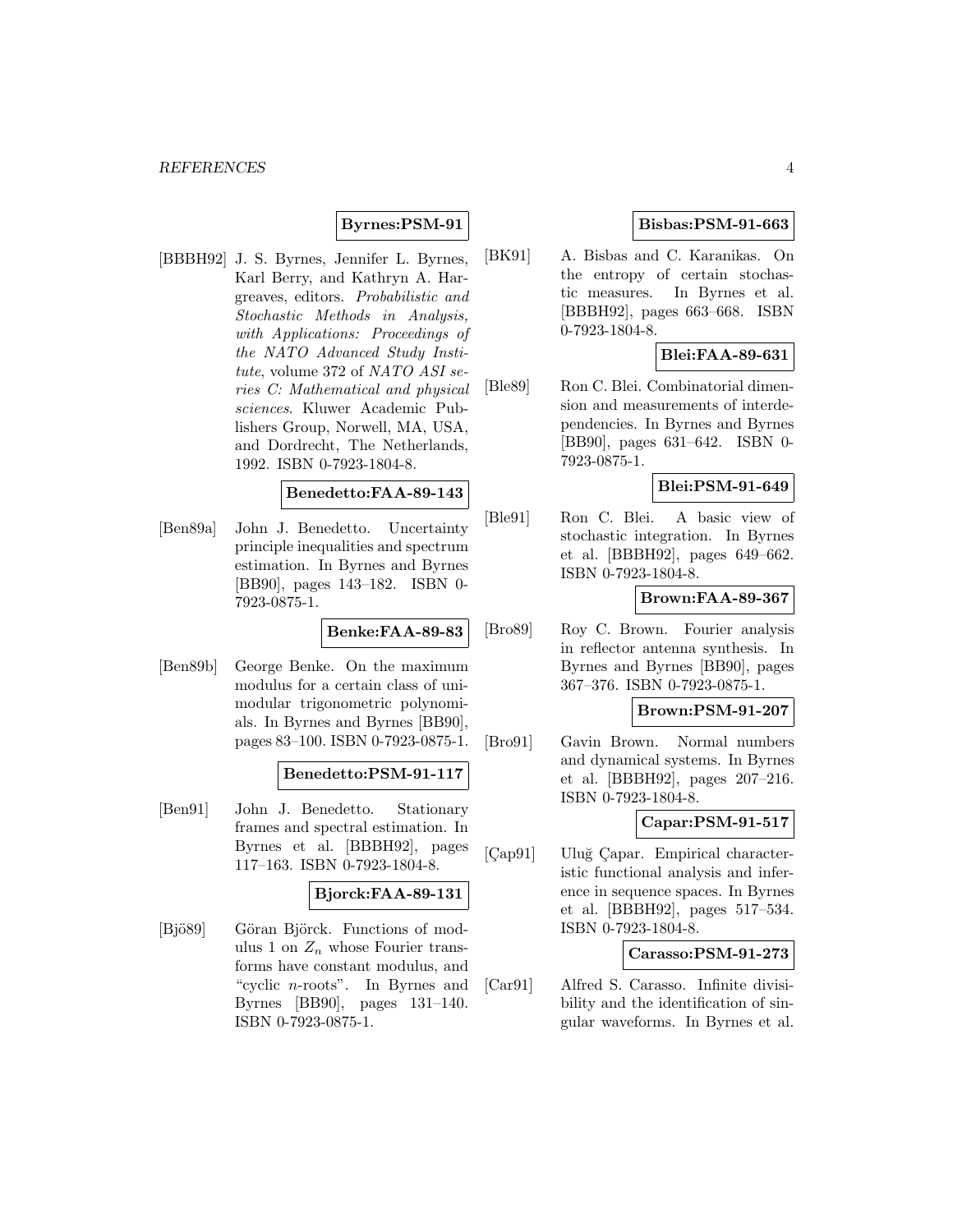[BBBH92], pages 273–286. ISBN 0-7923-1804-8.

### **Christakos:PSM-91-287**

[Chr91] George Christakos. Certain results on spatiotemporal random fields and their applications in environmental research. In Byrnes et al. [BBBH92], pages 287–322. ISBN 0-7923-1804-8.

### **Chou:PSM-91-343**

[CL91] I-Shang Chou and Keh-Shin Lii. Spectral analysis of random fields with random sampling. In Byrnes et al. [BBBH92], pages 343–368. ISBN 0-7923-1804-8.

### **Carton-Lebrun:FAA-89-579**

[CLH89] C. Carton-Lebrun and H. P. Heinig. Weighted extensions of restriction theorems for the Fourier transform. In Byrnes and Byrnes [BB90], pages 579–596. ISBN 0- 7923-0875-1.

### **Clunie:FAA-89-623**

[Clu89] J. G. Clunie. Successive derivatives of analytic functions. In Byrnes and Byrnes [BB90], pages 623–630. ISBN 0-7923-0875-1.

### **Cabrelli:PSM-91-163**

[CM91] Carlos Cabrelli and Ursula Molter. Density of fuzzy attractors: A step towards the solution of the inverse problem for fractals and other sets. In Byrnes et al. [BBBH92], pages 163–173. ISBN 0-7923-1804-8.

### **Cannarsa:PSM-91-617**

[CP91] P. Cannarsa and G. Da Prato. Second order Hamilton-Jacobi equations in infinite dimensions and

stochastic optimal control problems. In Byrnes et al. [BBBH92], pages 617–630. ISBN 0-7923-1804- 8.

### **Cullen:FAA-89-499**

[Cul89] A. L. Cullen. Second-harmonic effects in Schottky-Barrier diodes. In Byrnes and Byrnes [BB90], pages 499–506. ISBN 0-7923-0875-1.

# **Hoop:FAA-89-387**

[dHdV89] Adrianus T. de Hoop and Sytze M. de Vries. Combined Laplace and Fourier transformations in the theory of transient wave propagation in layered media. In Byrnes and Byrnes [BB90], pages 387–426. ISBN 0-7923-0875-1.

### **Dodson:FAA-89-483**

[Dod89] M. M. Dodson. Diophantine inequalities and sampling rates for multiband signals. In Byrnes and Byrnes [BB90], pages 483–498. ISBN 0-7923-0875-1.

### **Evans:FAA-89-613**

[Eva89] Ward R. Evans. The Wiener-Plancherel theorem on  $R^n$ . In Byrnes and Byrnes [BB90], pages 613–622. ISBN 0-7923-0875-1.

# **Feichtinger:FAA-89-427**

[Fei89] Hans G. Feichtinger. Coherent frames and irregular sampling. In Byrnes and Byrnes [BB90], pages 427–440. ISBN 0-7923-0875-1.

#### **Gabardo:PSM-91-543**

[Gab91] Jean-Pierre Gabardo. Extension of radial positive-definite distributions in  $\mathbb{R}^n$  and maximum entropy. In Byrnes et al. [BBBH92], pages 543–554. ISBN 0-7923-1804-8.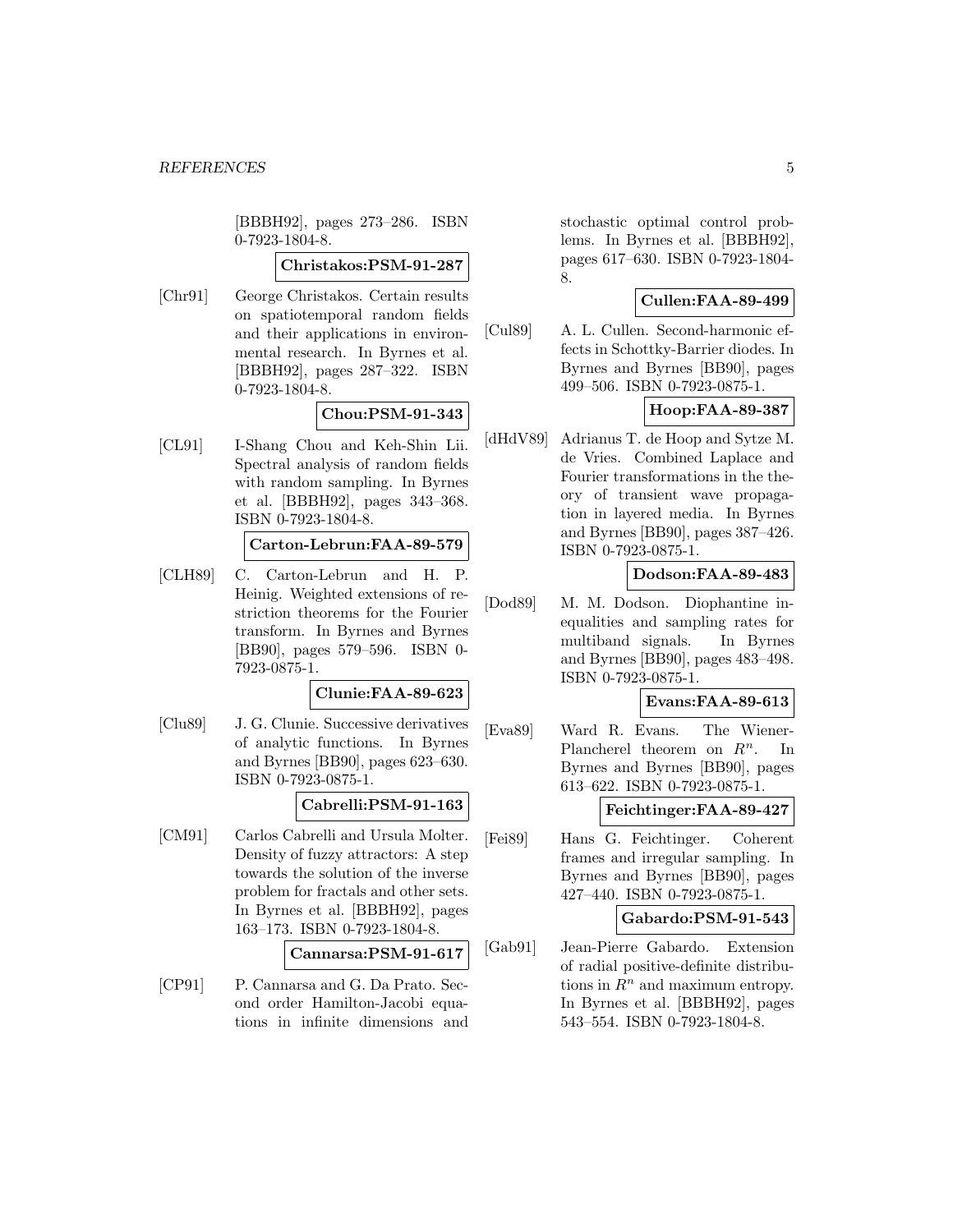#### *REFERENCES* 6

### **Grochenig:FAA-89-251**

[Grö89] Karlheinz Gröchenig. A new approach to irregular sampling of band-limited functions. In Byrnes and Byrnes [BB90], pages 251–260. ISBN 0-7923-0875-1.

#### **Grochenig:PSM-91-323**

[Grö91] Karlheinz Gröchenig. Sharp results on irregular sampling of bandlimited functions. In Byrnes et al. [BBBH92], pages 323–336. ISBN 0-7923-1804-8.

#### **Gurkanli:FAA-89-643**

[Gür89] A. Turan Gürkanli. Comparison of spectras in some functional spaces. In Byrnes and Byrnes [BB90], pages 643–652. ISBN 0- 7923-0875-1.

### **Hauptman:FAA-89-3**

[Hau89] Herbert Hauptman. A minimal principle in the direct methods of X-ray crystallography. In Byrnes and Byrnes [BB90], pages 3–16. ISBN 0-7923-0875-1.

### **Hayman:FAA-89-597**

[Hay89] W. K. Hayman. Atomic decompositions. In Byrnes and Byrnes [BB90], pages 597–612. ISBN 0- 7923-0875-1.

**Heil:PSM-91-15**

[Hei91] Christopher Heil. Methods of solving dilation equations. In Byrnes et al. [BBBH92], pages 15–46. ISBN 0-7923-1804-8.

**Heller:PSM-91-101**

[Hel91] William Heller. Complex analysis and frames in sampling theory.

In Byrnes et al. [BBBH92], pages 101–116. ISBN 0-7923-1804-8.

#### **Houdre:PSM-91-337**

[Hou91] Christian Houdré. Some recent results on the sampling theorem. In Byrnes et al. [BBBH92], pages 337–342. ISBN 0-7923-1804-8.

# **Hua:FAA-89-183**

[HSH89] Yingbo Hua, Tapan K. Sarkar, and Fengdo Hu. The generalized pencil-of-function method for extracting poles from transient responses. In Byrnes and Byrnes [BB90], pages 183–200. ISBN 0- 7923-0875-1.

### **Heil:FAA-89-441**

[HW89] Christopher Heil and David Walnut. Gabor and wavelet expansions. In Byrnes and Byrnes [BB90], pages 441–454. ISBN 0- 7923-0875-1.

# **Ingolfsson:FAA-89-29**

[Ing89] Ketill Ingolfsson. Harmonic analysis of the semi-classical limit. In Byrnes and Byrnes [BB90], pages 29–40. ISBN 0-7923-0875-1.

# **Jaffard:PSM-91-3**

[Jaf91] Stéphane Jaffard. Wavelets and analysis of partial differential equations. In Byrnes et al. [BBBH92], pages 3–15. ISBN 0-7923-1804-8.

### **Jakimovski:FAA-89-73**

[Jak89] A. Jakimovski. Spline interpolation of data of power growth. In Byrnes and Byrnes [BB90], pages 73–75. ISBN 0-7923-0875-1.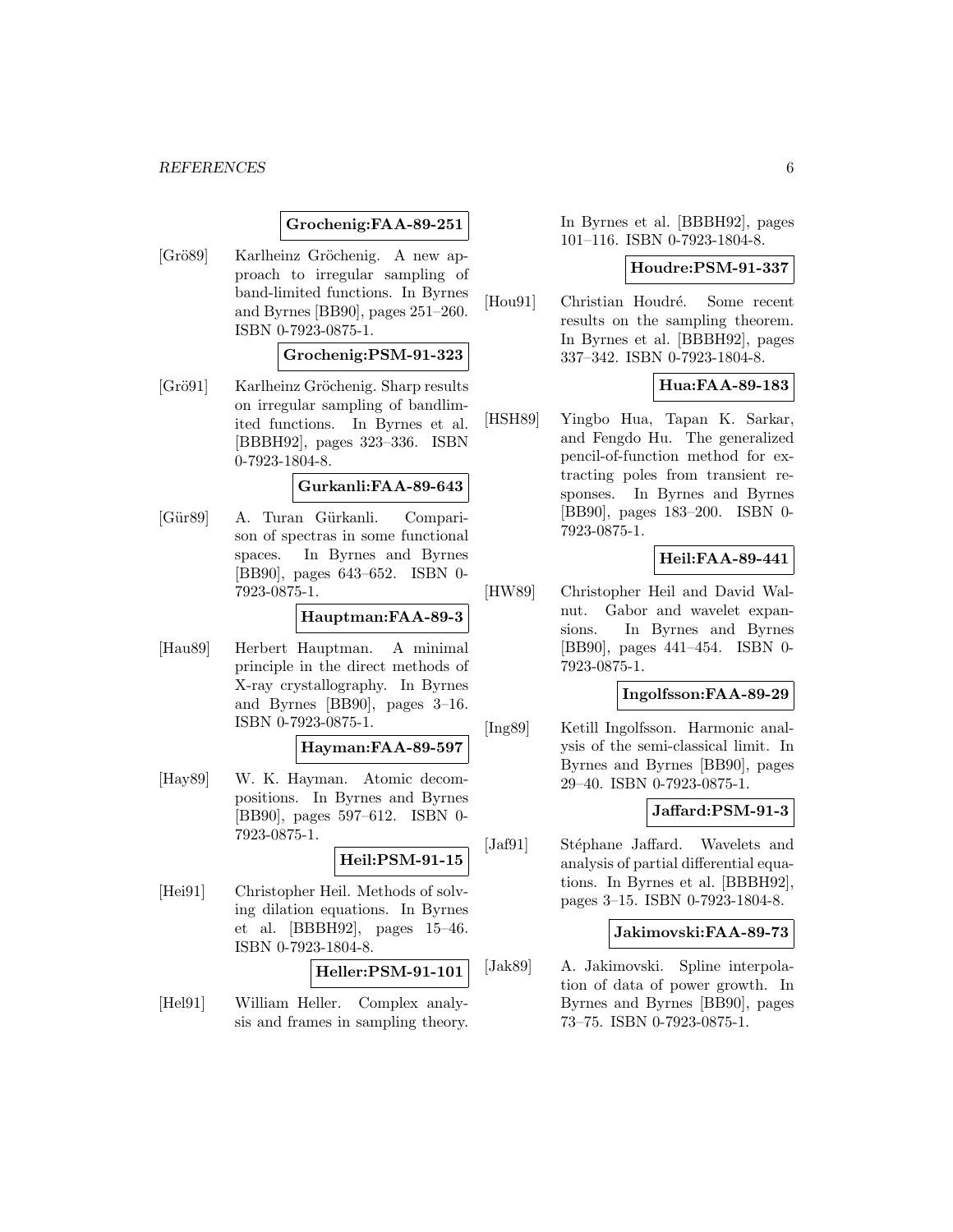**Kahane:PSM-91-481**

[Kah91] Jean-Pierre Kahane. Some continuations of the work of Paley and Zygmund on random trigonometric series. In Byrnes et al. [BBBH92], pages 481–516. ISBN 0-7923-1804- 8.

### **Kallianpur:PSM-91-631**

[Kal91] Gopinath Kallianpur. Nuclear space-valued stochastic differential equations with applications. In Byrnes et al. [BBBH92], pages 631–648. ISBN 0-7923-1804-8.

**Karanikas:FAA-89-653**

[Kar89] C. Karanikas. On a class of Riesz products on metrizable groups. In Byrnes and Byrnes [BB90], pages 653–660. ISBN 0-7923-0875-1.

**Keenan:PSM-91-469**

[Kee91] Daniel Keenan. Random surface geometries with applications to image processing. In Byrnes et al. [BBBH92], pages 469–478. ISBN 0-7923-1804-8.

### **Kennedy:FAA-89-17**

[KFC89] D. N. Kennedy, P. A. Filipek, and V. S. Caviness. Fourier shape analysis of anatomic structures. In Byrnes and Byrnes [BB90], pages 17–28. ISBN 0-7923-0875-1.

### **Kovalyov:FAA-89-41**

[KL89] M. Kovalyov and M. Legare. Fourier transform in non-Euclidean space and its applications to physics. In Byrnes and Byrnes [BB90], pages 41–58. ISBN 0-7923- 0875-1.

# **Kedem:PSM-91-573**

[KL91] Benjamin Kedem and Silvia Lopes. Fixed points in mixed spectrum analysis. In Byrnes et al. [BBBH92], pages 573–592. ISBN 0-7923-1804-8.

### **Klooster:FAA-89-221**

[Klo89] K. Van't Klooster. On the application of Fourier transformation in antenna measurements. In Byrnes and Byrnes [BB90], pages 221–236. ISBN 0-7923-0875-1.

# **Korner:PSM-91-593**

[Kör91] T. W. Körner. Monte carlo periodograms. In Byrnes et al. [BBBH92], pages 593–604. ISBN 0-7923-1804-8.

### **Koumandos:PSM-91-605**

[Kou91] Stamatis Koumandos. A class of equivalent measures. In Byrnes et al. [BBBH92], pages 605–614. ISBN 0-7923-1804-8.

**Lahr:FAA-89-463**

[Lah89] J. H. G. Lahr. High-resolution spectral analysis using recurrence relations. In Byrnes and Byrnes [BB90], pages 463–482. ISBN 0- 7923-0875-1.

#### **Madych:FAA-89-455**

[Mad89] W. R. Madych. Translation invariant multiscale analysis. In Byrnes and Byrnes [BB90], pages 455–462. ISBN 0-7923-0875-1.

### **Madych:PSM-91-233**

[Mad91] W. R. Madych. Multiresolution analyses, tiles, and scaling functions. In Byrnes et al. [BBBH92],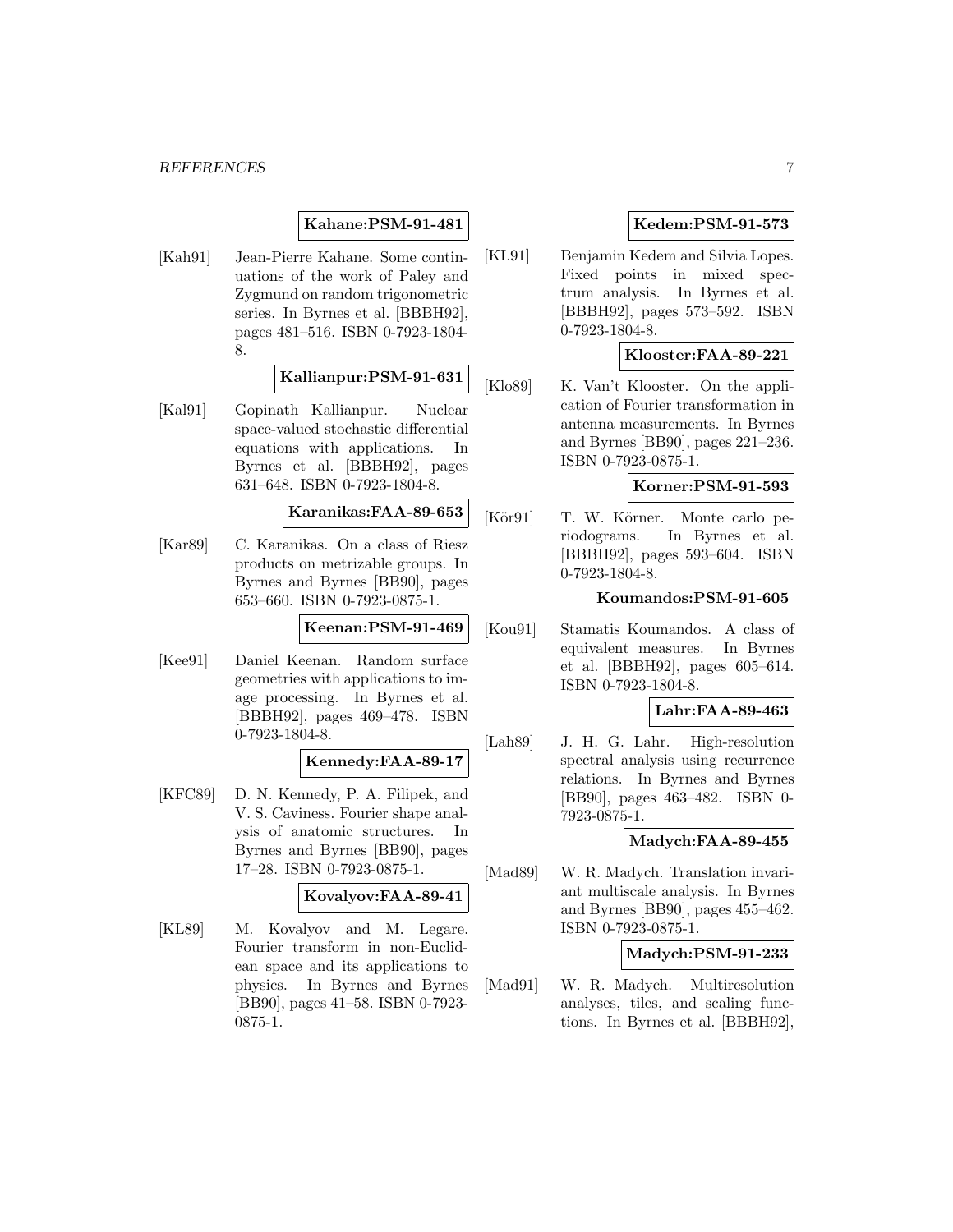pages 233–244. ISBN 0-7923-1804- 8.

**Mallat:PSM-91-47**

[MH91] Stéphane Mallat and Wen Liang Hwang. Characterization of singularities. In Byrnes et al. [BBBH92], pages 47–100. ISBN 0-7923-1804-8.

$$
{\bf N} and a \texttt{gopal:PSM-91-369} \big|
$$

[Nan91] D. Nandagopal. Application of probabilistic and self-organising neural networks in pattern recognition: a tutorial paper. In Byrnes et al. [BBBH92], pages 369–382. ISBN 0-7923-1804-8.

# **Newman:PSM-91-535**

[New91] Donald J. Newman. Is probability a part of mathematical truth? In Byrnes et al. [BBBH92], pages 535–542. ISBN 0-7923-1804-8.

**Newman:FAA-89-79**

[NG89] Donald J. Newman and André Giroux. Properties on the unit circle of polynomials with unimodular coefficients. In Byrnes and Byrnes [BB90], pages 79–82. ISBN 0-7923- 0875-1.

### **Papoulis:FAA-89-377**

[Pap89] Athanasios Papoulis. Bispectra and system identification. In Byrnes and Byrnes [BB90], pages 377–386. ISBN 0-7923-0875-1.

### **Papoulis:PSM-91-247**

[Pap91] Athanasios Papoulis. Innovations and entropy rate with applications in factorization, spectral estimation, and prediction. In Byrnes et al. [BBBH92], pages 247–262. ISBN 0-7923-1804-8.

# **Peyriere:PSM-91-175**

[Pey91] Jacques Peyrière. Multifractal measures. In Byrnes et al. [BBBH92], pages 175–186. ISBN 0-7923-1804-8.

# **Piccioni:PSM-91-669**

[PR91] Mauro Piccioni and Massimo Regoli. The geometry of attractors for a class of iterated function systems. In Byrnes et al. [BBBH92], pages 669–686. ISBN 0-7923-1804- 8.

### **Ponnapalli:FAA-89-201**

[PSA89] Saila Ponnapalli, Tapan K. Sarkar, and Ercument Arvas. Application of conjugate gradient method and FFT to electromagnetics and signal processing problems. In Byrnes and Byrnes [BB90], pages 201–220. ISBN 0-7923-0875-1.

### **Roy:FAA-89-317**

[Roy89] Richard Roy. Invariance techniques in spectral estimation and signal processing. In Byrnes and Byrnes [BB90], pages 317–366. ISBN 0-7923-0875-1.

### **Sarkar:PSM-91-263**

[SA91] T. K. Sarkar and R. S. Adve. Generation of accurate broadband information from narrowband data using the Cauchy method. In Byrnes et al. [BBBH92], pages 263–272. ISBN 0-7923-1804-8.

#### **Saffari:PSM-91-555**

[Saf91] B. Saffari. The phase behaviour of ultraflat unimodular polynomials. In Byrnes et al. [BBBH92], pages 555–572. ISBN 0-7923-1804-8.